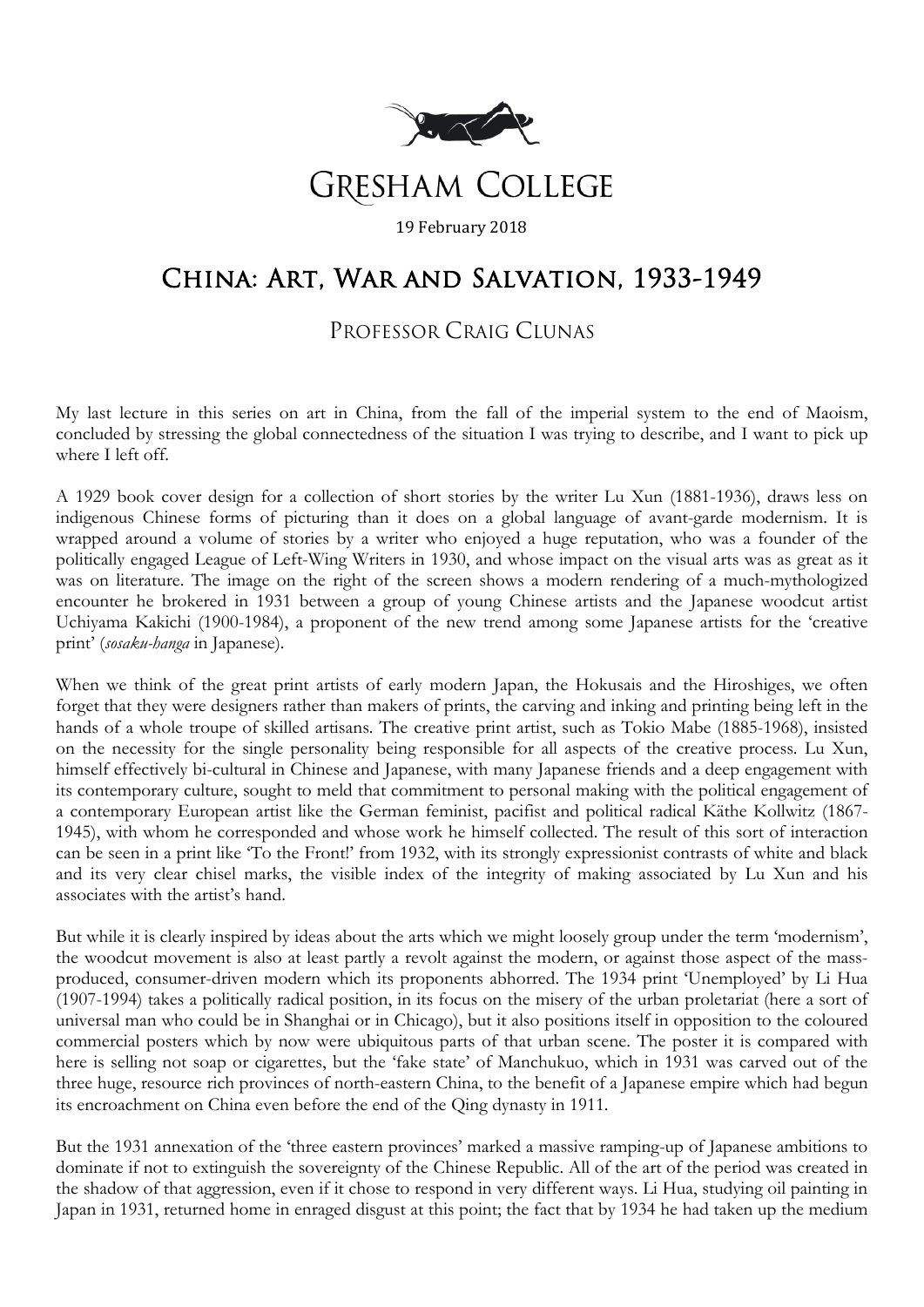of the woodcut, with its arguably Japanese roots, is just one slightly ironic example of the complexity which individuals had to negotiate.

The rhetoric, especially the retrospective rhetoric, surrounding the woodblock print made it out to be a 'popular' medium, but in fact hardly anybody saw these works at the time. So wedded were key figures to the authenticity of the maker's hand that the works contained in these issues of the journal *Modern Prints* were all actual impressions from the woodblock, no reproductive technologies of the despised mass culture were allowed. The first issue had printed 500 copies, but after criticism from Lu Xun over the use of mechanical presses, the second hand-printed issue was of a mere 50 copies.

If anybody saw these works it was because they were reproduced in the popular illustrated press of the day. This was also the medium through which any size of audience at all saw the work of another strand of the avantgarde, those committed to a practice of painting as part of an international transcendence of mimesis and likeness into a form of painting which could be universal. In a photograph from 1933 the young dandies of the Storm Society (and note please that this is very much a boys' club) stare defiantly at an indifferent world with the avant-garde mix of surliness and bravado seen by this point in artists in Buenos Aires, in Helsinki, in Cairo, as much as in Paris.

One of them is Pang Xunqin (1906-1985), creator of 'The Riddle of Life', which is now a textbook standard in surveys of modern Chinese art, not least because though long lost it is one of relatively few works to which the popular illustrated magazine *Liangyou* ('Young Companions') devoted a full-page colour reproduction. Pang spent a full five years, from 1925 to 1930, in a Paris still globally recognised as the centre of the art world, following in the footsteps of the slightly older Lin Fengmian (1900-1991), whose work I introduced in my last lecture, and whose 'Nude' of 1934 is a rare surviving actual work of the inter-war avant-garde. But neither Pang Xunqin nor Lin Fengmian made a living out of selling work of this kind, for which a Chinese audience simply did not exist. Lin was gainfully employed through the 1930s, as director of the new state-sponsored art academy in Hangzhou, while Pang found work in the world of commercial graphics and design – this was the medium through which a whole range of modernist trends were introduced to a wide audience, if a predominantly urban one.

The artists in China who *were* making a living from their work, often an extremely good living, in the 1930s were artists working in the manner which by this point was firmly understood via the new term *guohua*, 'national painting'. The newspapers were full of advertisements soliciting commissions from the urban middle class, and the actual practice of *guohua* was itself extremely various, a broad spectrum of work that ranged from the extremely historicist to pictures which seem to wish much more to explore new boundaries of the possible in the medium of brush, ink and colours on paper. But at the same time as boundaries were being pushed, boundaries were being drawn, and the self-consciously new practice of *guohua* was becoming circumscribed by a term carefully not used up to now, 'traditional Chinese painting'. This wording comes of course not out of a Chinese context, but out of the presence of works and painters from China in an international one.

In one photograph we see the painter Liu Haisu (1896-1994), his hand thrust nonchalantly into the pocket of his striped trousers, performing in London in 1935, in the context of a wave of exhibitions in European cities in the mid-1930s of 'modern Chinese painting'. These exhibitions almost all collapsed that category into that of *guohua* alone. As the German curator and critic Wilhelm Cohn (1880-1961) wrote in 1934 reviewing the Berlin exhibition, 'Equally popular in China is school of painting which employs the same techniques and subjects as Western oil painting, but this does not concern us here, since it was not included in the exhibition, and rightly so.' The sting is in the tail, 'and rightly so', since it deligitimizes as 'contemporary Chinese art' the equally large range of work not executed in ink and colours on paper. To pause for a moment over just one example of what for Cohn (and his western peers) *isn't* contemporary Chinese art, we might consider 'After the Bath' by Fang Junbi (1898-1986), yet another of those lost works we know only from reproduction, this time not from a magazine but from a volume devoted to the artist's work, a measure of the esteem in which she was held.

There exists a rather lovely photograph of the artist with her classmates and her aged teacher, hers very visibly the sole Asian face in a sea of young Bohemian French-ness. If we go back to the painting, executed many years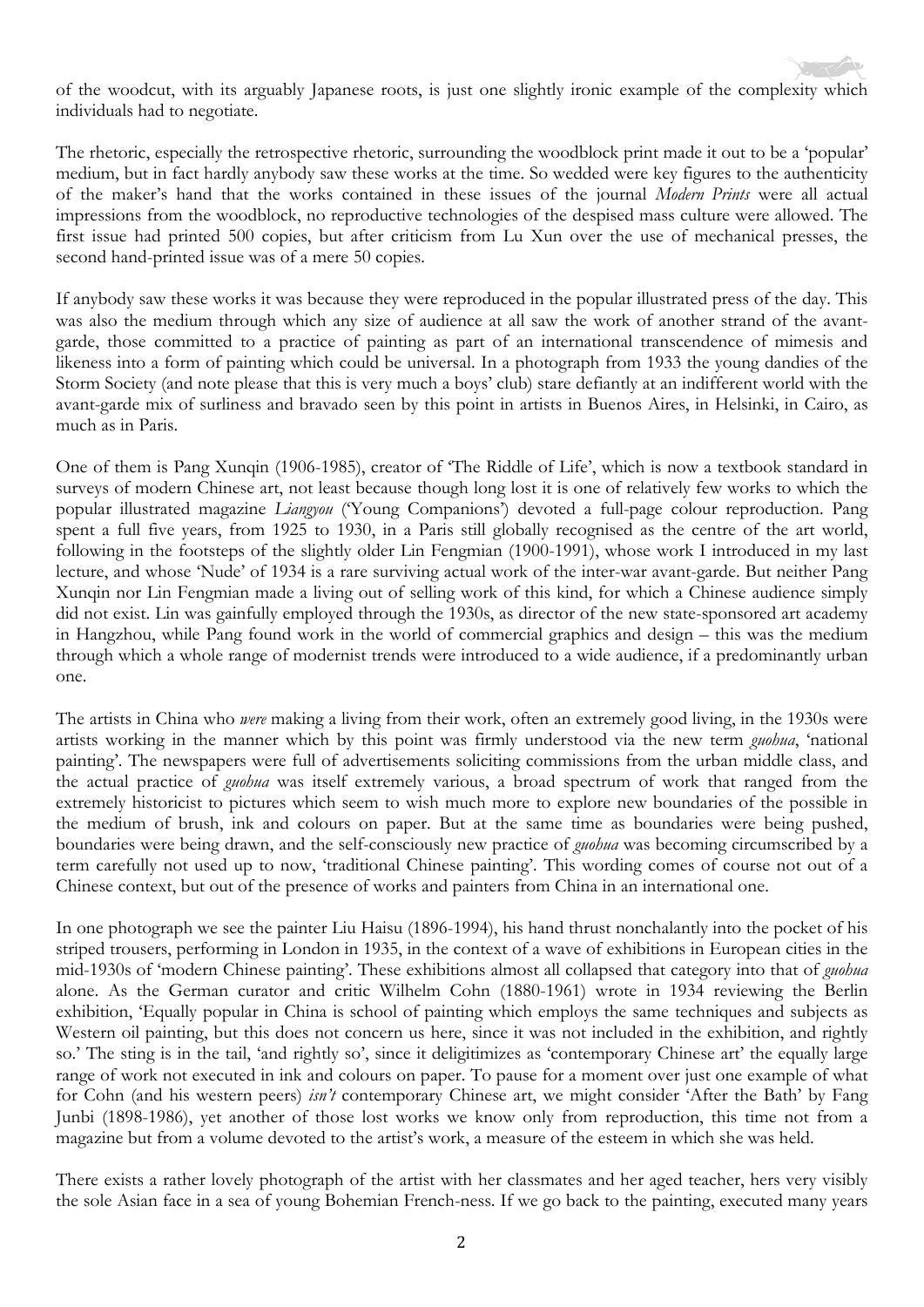after her return from France, we might observe that the posture of the nude figure renders race invisible to us, even as the 'one-stroke-per-leaf' technique of the bamboo in the upper left corner, as well as the circular window which frames it, gestures towards an Asian setting of the scene. Studied and deliberate ambiguity is present too in the way the work is signed by the artist in the bottom right corner, where she has written her name both in French transcription and in Chinese characters, written not with the Chinese brush used equally for calligraphy and painting, but with the squared-off oil painting brush she has used to depict the scene. I find in this picture, as in a whole range of other pictures of this period, a refusal of either/or, of an eastern/western binary, which makes these lost works both poignant and prescient.

Fang Junbi could be, probably would have been at the time, characterised by the rubric of 'new woman', a figure of fascination and fantasy and fear in Republican China, a predominantly urban phenomenon who both stood for the Nation and embodied its vulnerabilities. 'New Woman' (from 1935) was the title of one of the most successful films of Shanghai's hugely popular cinema industry of the 1930s, complementing the nascent global visual culture of Hollywood for Shanghai audiences. Indeed in today's globalised world, if you Google, 'tragic dead film star 1930s' the first thing that comes to you is the story of Ruan Lingyu (1910-1935), star of 'New Woman', dead of an overdose at the age of twenty-four before the film's release; her funeral procession brought Shanghai to a halt. Her celebrity and her vulnerability are the flip-side of the fight for women's place in modern China, much of it carried on the pages of magazines like *Linglong* aimed at an urban and educated female readership.

But at the same time in the world of a wider visual culture the female body was placed into a familiar relationship with modern commerce, as in one advertisement where the new woman, her flesh whitened and her body positioned in the setting of an Italian Renaissance garden, coquettishly sets about the serious business of selling us soap. An image like this is part of the urban scene which is itself pictured in photolithographic posters of the era, as in an image of a hyper-modern Shanghai – this is recognisably Nanjing Road with its department stores and cinemas but there is a surfeit of cars and trams and buses and aeroplanes to underline the heady rush of modernity. The context in which these images were viewed can be seen in a photograph which itself appeared in the illustrated magazine *Liangyou*, allowing its readership to enjoy scopophilically the viewing of humbler fellow-citizens, reduced to enjoying this display of posters pinned up for sale in one of the city's streets; we see on the right the kind of 'sexy new woman' image which was used to market a whole range of goods, along with the very idea of modernity itself.

This is the context in which a viewer might have seen a more decorous but equally complex image of modern womanhood, a poster showing the new woman as mother of the nation. She is clad in the *qipao*, a form of modern dress with only tenuous connections to what woman wore in the imperial period, but which like *guohua* – 'national painting' – would ultimately serve to signify modernity's opposite and enabler, the traditional. Her daughter by contrast wears a Shirley Temple-like dress, and her son a military uniform, with the emblem of the Republic on his cap. A pagoda, signifier of the Chinese land, is dimly visible in the far background. Where is Father? The implication, as in the famous 'What did you do in the war, daddy?' poster, is that he too is in uniform, actively defending the nation that his woman and children love. It needed a lot of defending.

The Sino-Japanese War of 1937-1945, known in Chinese as the War of Resistance to Japan, is by any standard one of the most traumatic and devastating of all the conflicts roiled together in the dark mid-twentieth century. Estimates of the death toll vary from the huge to the unthinkably huge; the official statistics of the People's Republic of China count twenty million Chinese dead and fifteen million wounded. Up to half a million Japanese troops also died. The war created ninety-five million refugees, as China's east coast was occupied and government, business, schools and universities relocated to the west.

One image came to stand in the wider world for the savagery of a war waged against civilians without restraint. It is the photograph entitled 'Bloody Saturday', taken by the photographer H.S. Wong (1900-1981) and published in *Life* magazine in October of 1937, showing an abandoned infant in the ruins of a railway station; it has been reliably estimated that 136 million people had seen this photograph within a month of its first publication, and although contested as 'fake news' by Japanese propaganda outlets it was decisive in swinging sympathy behind China's fight for survival, especially in the USA. It is perhaps not so surprising that the image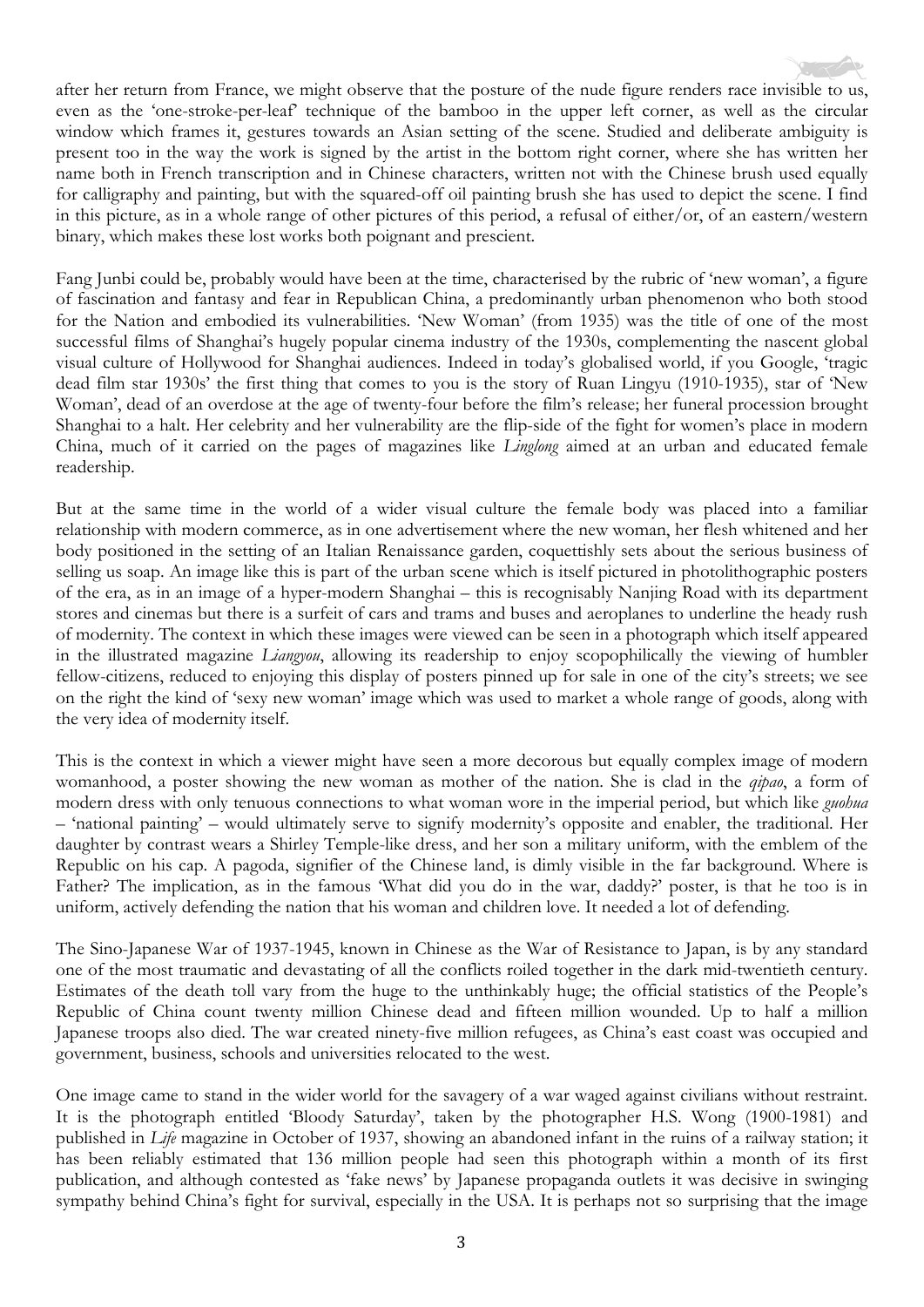encapsulating such a brutal, and such a modern, war for the rest of the world should be a news photograph, but today within China itself another work of art is arguably just as famous as *the* visual signifier of the War of Resistance. This is a woodblock print from 1938 made by Li Hua, artist of the 'Unemployed' print discussed above. It is entitled 'Roar, China!', and it takes its name from an anti-imperialist play of the same title by the Soviet writer Sergei Mikhailovich Tretyakov (1892-1937), first staged in 1926.

Tretyakov was shot in Stalin's purges in 1937, the year before the print was made, and crucially this time reproduced in illustrated magazines, a number of which had participated in the retreat to the new capital of the Chinese Republic in Chongqing, in the south-west of the country. It was the mass media which made 'Roar, China!' an icon of patriotic resistance, in which its bound and brutalised figure reaches for the knife that will free him and wreak revenge on his captors. In the shock and horror of invasion and defeat the woodcut artist's hostility to the commercial media had to give way to an acceptance of the reach and audience that only they could command.

At the same time strong and assertive positions were being laid down about what art could and should and indeed must do. One such voice is that of the leftist writer and cartoonist Chen Yifan (1908-1995), alias Jack Chen, born in Trinidad in 1908 and educated in London and Moscow, experiences which made him a vocal if untypical example of the cosmopolitan Chinese intellectual. He wrote the following in January 1937, just months before the Sino-Japanese War broke out, in an English-language journal but one much read by Anglophone Chinese intellectuals, 'Only that art can be considered modern that is inspired by revolutionary democratic nationalism. The test of a modern art is its value to the progress of China…It is the prime need of China and her millions to be able to see and feel and visualise things realistically…In the creation of a realistic art the artist completely fulfils his social and political duties.' This sense of the artist, like the writer, as having duties would only intensify in wartime. What was perhaps new was the confident assertion that only one style, that of realism, would do in the fulfilling of those duties.

But what did 'realistic' mean, in the end? If we compare two paintings from the year 1937, just at the outbreak of the war; both would have been characterized as *guohua,* though they look rather different. A picture by Wang Jiqian (1907-2003) is by an artist who although young had an established career working in a mode which many collectors at the time found attractive and desirable; this one continues a long-held practice of identifying openly the old master to whose style it is a response, in this case he is the eleventh century Northern Song dynasty landscape painter Guo Xi (c. 1020-c. 1090).

A piece by Xu Beihong (1895-1953) is executed in what are technically the same media of brush and ink, but that is more or less where the similarity stops. For one thing, the Xu Beihong is of a specific real place, as opposed to an idealised and generalised landscape, it shows the distinctive karst topography along the Li River near the city of Guilin, in the deep south-west of China. This had *never* (or hardly ever) been the subject of a painting prior to the twentieth century. Guilin, for all its beauties, was largely off the map of pre-modern elite tourism, and it was only the exigencies of wartime, when the National Central University was relocated out of the reach of the Japanese war machine, which brought Xu Beihong and painters like him to this hitherto remote part of the country. The picture's fixed point perspective, and the representation of the reflection of the mountains in the water, all mark this out as a work which uses a set of picturing conventions which Xu had honed in Paris, even if he had first learned them in China. It falls therefore within the scope of what at least some people, Xu himself certainly among them, understood by 'realistic'.

*Guohua* and realism are not opposites for him here. He surely felt the same way about a portrait of a coollyposed Sun Duoci (1912-1975), the artist who at various times in her life was his pupil and also his lover. I think this is one of the most successful and intriguing paintings in Xu's entire (and very large) output. Just as the previous picture shows a real place, this shows a real person, portrayed this time not in ink but in oils, making it not *guohua* but *yanghua*, literally 'foreign painting'. Behind the main figure, which plays ambiguously with stasis and motion through the rocking chair on which she sits, are a number of plaster casts, studio props and teaching aids. Flanked by two classical goddesses, the shorthand for European classical civilisation (not yet at this point dissolved into the mayhem of war) are two plaster casts of death masks, Tolstoy on the left and Lenin on the right, the continuity of culture, literature and art, and the solidity-melting frenzy of revolution in one pairing.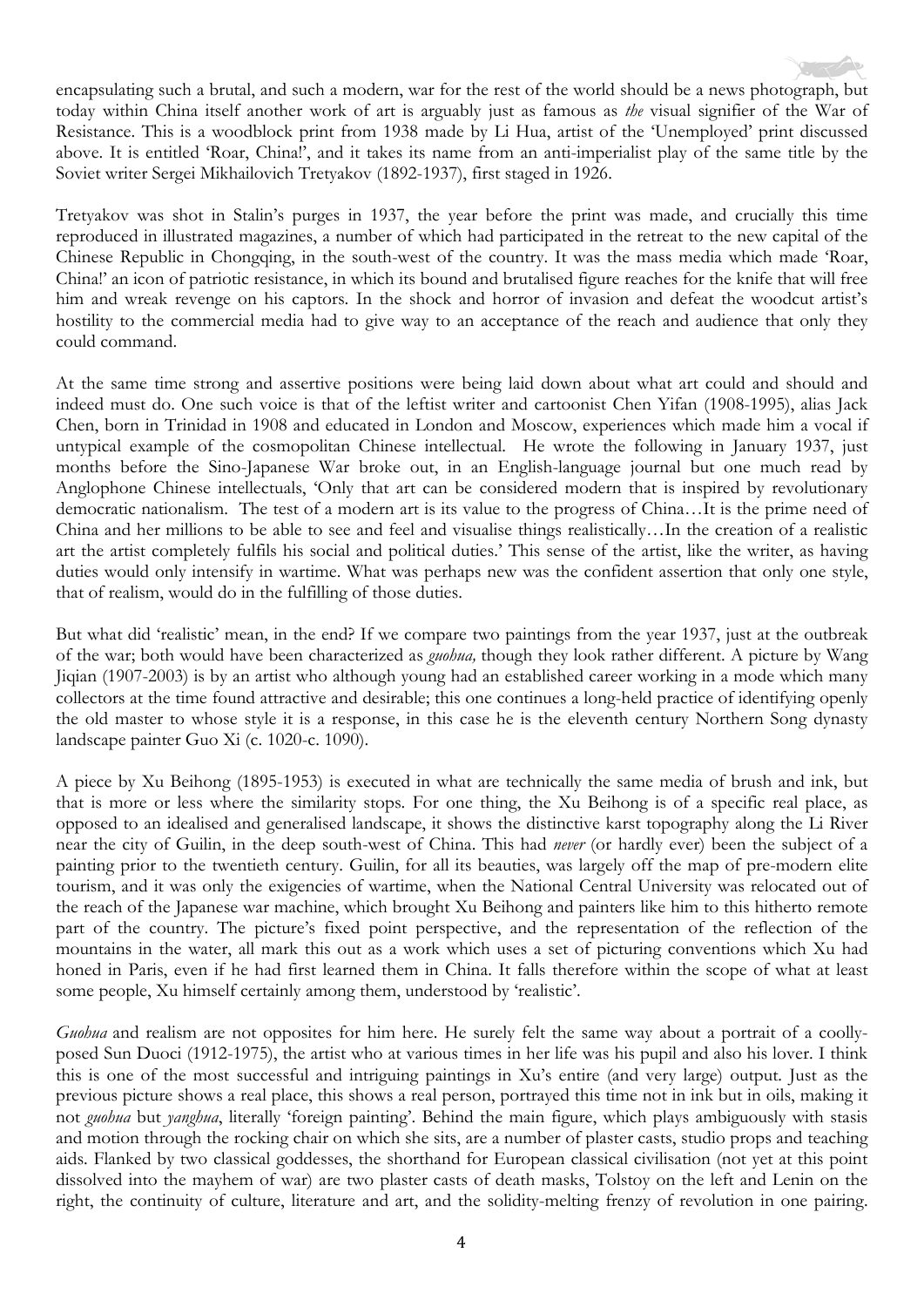Calm as the scene looks, we have to see this as a wartime painting, realistic certainly, but also pushing at realism's capacity to hold in place the enormity of war, trauma and disaster. I am here taking this painting seriously, but its first viewers surely also saw it in the context of the myriad depictions of the female form which had been part of the visual culture of a pre-war world, and indeed continued to be so in the cities under Japanese occupation. A third picture by Xu Beihong from this period grapples, in this case I think less successfully, with the attempt to hold the painterly possibilities of *guohua* and the life-drawing class within the same framework, the human figure and the expressive brushwork of the tree seeming here to occupy two different and incompatible worlds, for all the painter's sincerity in trying to reconcile them.

But what of this art's value to the progress of China? Were China's millions really demanding the right 'to be able to see and feel and visualise things realistically', as Chen Yifan put it? It is during wartime that we see the first tentative beginnings of artists not only talking about China's largely illiterate, overwhelmingly rural population, but also attempting to talk *to* them. Of course, some artists had always done this, it is just that they were the anonymous makers of images like the woodblock-printed 'door gods' or 'new year pictures' (*nianhua*) which had been produced for some centuries in their hundreds of thousands, probably even their millions.

There were many kinds of *nianhua*, lucky images, scenes from drama, even increasingly political subjects and images of urban modernity (I showed some of these in my first lecture); they were the products of specialist workshops, distributed by peddlers to rural peasant households well beyond the reach of modern media such as newspapers. Some of the most widespread, popular and tenacious types were protective images of deities designed to be pasted up on the doors of village homes, hence their name of 'door gods'. With their keen sense of what often illiterate rural customers actually wanted to buy, it is hardly surprising that the anonymous artists of door-god workshops should turn their hand to images like one extremely rare surviving example of an early resistance war door god, its simple and direct slogan of 'Fight Japan, save China' being the only indication of its contemporary relevance. Without the words (which presumably many people had to have read to them), we would have no idea of what this god was being invoked to protect his purchasers *from*.

The same cannot be said of what is possibly the first attempt by a named, urban artist to co-opt the visual language of the door-god to the immediate necessities of patriotic propaganda, this 'Resistance Door God', originally printed in the magazine *Liangyou* in April 1939. Its artist, Lai Shaoqi (1915-2000), had been one of the activists of the pre-war woodcut movement, high-mindedly dead set in its opposition to the 'ice cream for the eyes' represented by a magazine like *Liangyou*, but it must have been becoming clear to many that highmindedness would not get the message across.

'Celebrate Victory in the War of Resistance', says the slogan held up by the children, dwarfed by the figure of the helmeted cavalryman and the billowing flag of the Republic behind him, but at this point victory must have seemed far off and far from certain. The image as it comes down to us is only in the periodical's reproduction, in the bold colours which were such a feature of 'real' door gods (although the earlier commitment of Lai Shaoqi was rigorously to the possibilities of black-and white alone). The reach and distribution of such an image, beyond its circulation in the pages of the magazine, is uncertain, and the same is true of another attempt to make the gods and the defenders of the nation coalesce into one another, in a work from 1940 by Han Shangyi (1917- ?).

Much closer to the rural originals is another print, which shows the popular newspaper cartoon character Niubizi ('Ox-nose') in the guise of a 'Resistance War Door God', done in the same year. This is the Chinese equivalent of Popeye or Mickey Mouse selling war bonds in World War II, a figure from popular culture certainly, but from an urban popular culture of cheap print and newspapers, one which had relocated itself, and hence, almost fortuitously, put its professional creators in much closer touch with the way the majority of the Chinese population actually lived, and the images they wishes to consume. That majority will have had very little idea who the character of Niubizi was. But they might have recognised this as a sort of door-god, an image very far from the realism which a leftist intellectual like Chan Yifan had claimed that China's millions thirsted for.

The struggles and uncertainties to make art a genuine part of a genuinely national resistance (in a context where 'nation' was itself an unfamiliar concept to many) are visible in a once-famous, long-lost, and recently-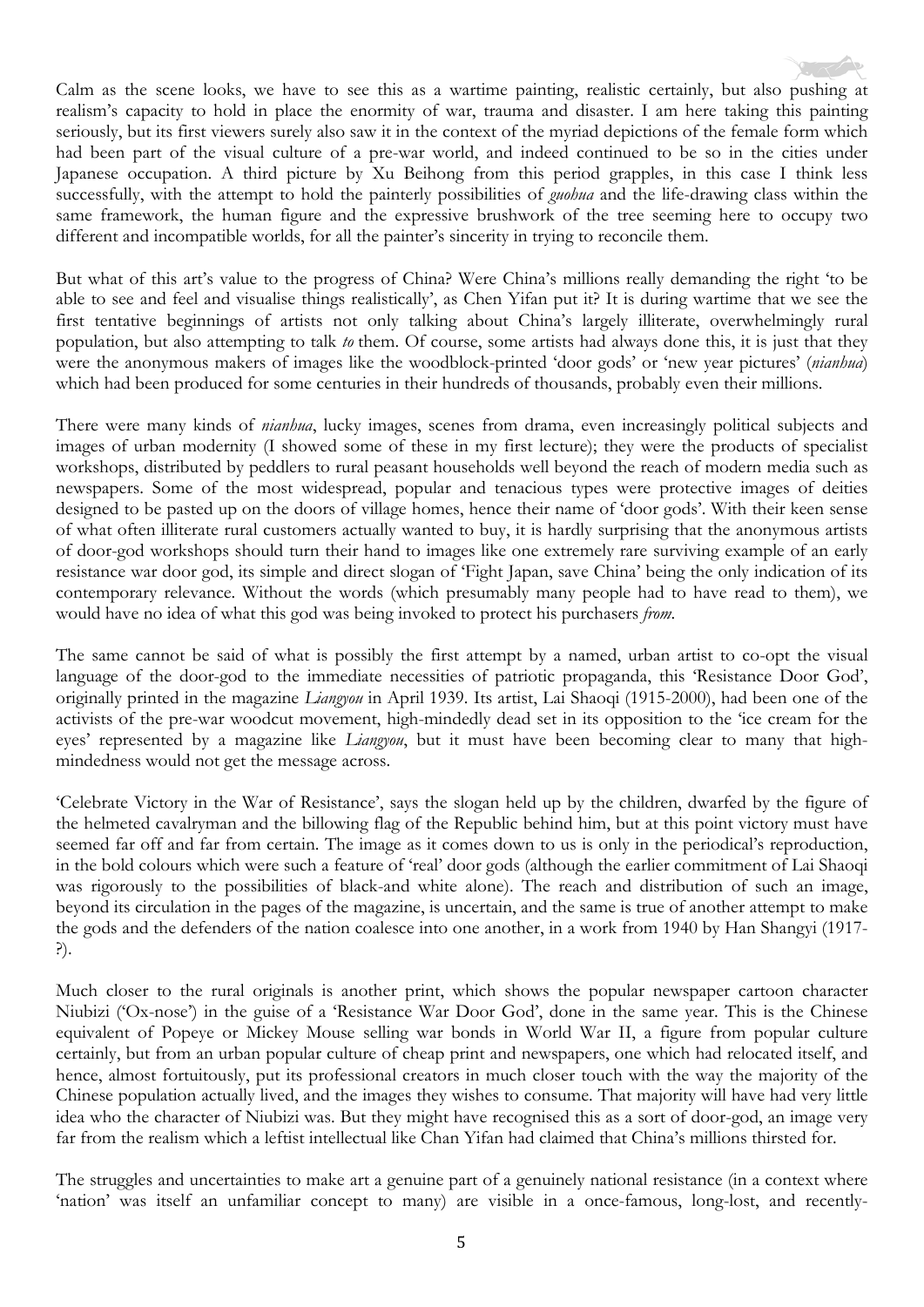

Commissions to paint portraits of British imperial grandees might pay the rent, and might certainly count as a practice of artistic realism, but at this period Xu Beihong (and I am using him here to stand for a number of other artists at the time), did also make serious efforts to find a visual language suitable to wartime conditions and wartime needs, or at least to search within their own existing practice for types of images which could serve those needs.

Few visual tropes of twentieth-century Chinese art are more familiar to global audiences than the numerous pictures of horses which Xu painted at this time, and they are such a cliché that it is actually hard to see them now afresh, or understand what role they might have been trying to play. They were by no means an innovation in Xu's own art (an earlier painting was done as early as 1932), but they were easily assimilated to ideas about vigour, force and dash, all qualities which the Chinese public desperately needed to be able to find in the patchy military response of the Nationalist government to the Japanese onslaught. He must have painted them by the hundreds, although no complete catalogue exists, and they become a kind of artistic gesture which gains both force and a sort of inevitability from endless repetition. They exist alongside work like the Singapore oil paintings, or like the portrait of the Nobel-prize winning Bengali writer and artist Rabindranath Tagore (1861- 1941) which Xu Beihong painted in 1940 as his wartime peregrinations took him to the aged sage's retreat at Santiniketan in British India.

It therefore is a bit dangerous to say, as some textbooks hint, that there was a move from oil painting to *guohua* on ideological or nationalist grounds in wartime. Rather we can say that a rather particular set of wartime iconography can be observed across a whole range of media at this time, so, the theme of animals (as in Xu Beihong's bounding horses and soaring eagles) can also be seen in the work of the photographer Lang Jingshan (1892-1995), whose manipulated photographs, like one of a lion roaring out defiance against a background of lofty peaks, show a coming together of new technologies and old formats to create a new type of synthesis.

Another work by him shows the mighty mountains of China above a sea of cloud, again a work which alludes to rather than copies from pre-modern types of picturing. It is hard not to see here a sort of visualisation of the single most important Chinese wartime slogan, *Huan wo he shan*! 'Give back our land!' (or more literally, 'our rivers and mountains'), a battle cry originally associated with a great patriotic warrior of the eleventh century, but used in the twentieth as the rallying cry for national resistance to Japanese as to other forms of imperialism.

This in turn should make us think about the continued practice of *guohua* in the period of the War of Resistance, as carried out by artists living in the unconquered southwest or in areas under Japanese occupation. I'd like to suggest (and here we might think about the work of British war artists like Paul Nash (1889-1946)), that in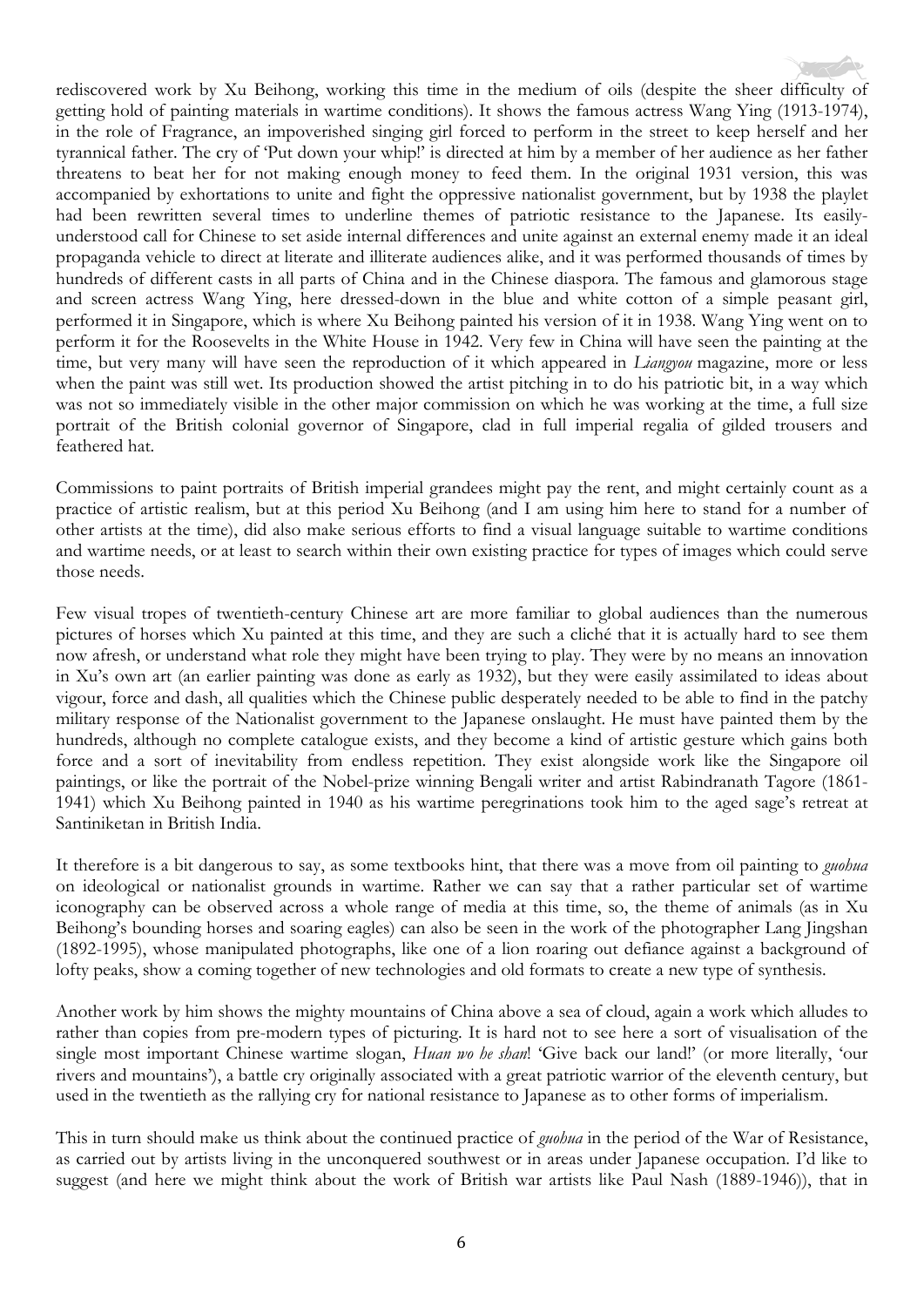wartime the very act of painting the landscape, painting the *national* landscape, was in itself a political statement, or at the very least an act capable of construing as a mute form of resistance.

The wide variety of works produced by Chinese artists in wartime are not all of them masterpieces, but they include among them a high proportion of works which are of great interest and great singularity. In 1939 control of the great city of Shanghai was split between the Japanese army, who had driven its Chinese defenders out as early as 1937, and the ongoing uneasy presence of the 'International Settlement', effectively a colony under British and American control. It did not fall to the Japanese until 1941, in the immediate aftermath of Pearl Harbour (this is the setting for J.G. Ballard's great novel 'Empire of the Sun', and the film Steven Spielberg made of it).

The prosperous boulevard of Nanjing Road lies in what was the International Settlement, the pride of not just its colonial masters but of a wider audience who could fantasize about its opulence and modernity through the medium of prints such as these. But the painter Zhao Wangyun (1906-1977) makes this sort of architectural setting the backdrop to a miserable crowd of workers, knocking off from their grinding labours, the heads of the crowd stretching back seemingly to infinity. It is a poignant image of miserable quotidian existence and backbreaking toil, a reminder that for many of China's millions living conditions were awful even before the war made them much worse. It makes the strongest possible contrast with the epic bombast of what may be one of the worst pictures painted in twentieth-century China (at least it never fails to elicit giggles when I show it in class).

Tang Yihe (1905-1944), the artist of 'Victory and Peace', had studied in Paris in the 1930s, and returned to take the post (jointly with his brother) of director of the Wuchang School of Art, based in an important provincial city but one which was scarcely a rival to Shanghai as a trendsetter. Like so many institutions of education, the school was relocated to Sichuan in 1938, and it must have been there that Tang painted his work, transcribing its iconography directly from a great Rubens canvas in Munich which at that very moment was facing its own risks under the assault of Allied bombing. He must have taken it from a postcard, or a precious book laboriously transported out of the war zone.

One presumes that hardly anybody not trained in European art would have grasped the iconography, since naked winged blonde females with wreaths have no immediate connotations of victory in pre-modern Chinese art. The Chinese facial features of the warrior shown cleaning the blade of his bloodied sword are not by themselves sufficient to bring this picture into a Chinese sphere of meaning, and it has to be judged a failure, but there is something just a little heroic I think in its badness, its attempt to conjure a set of symbolic meanings out of intractable material, as an artist of reasonably modest talents tries to make those talents cope with unprecedented demands. All the same, one cannot help feeling that this was not what Chen Yifan had in mind for China's millions.

More immediately meaningful to a Chinese audience would be another work with a man and a sword, this image of the demon-quelling demigod Zhong Kui, a figure firmly out of Chinese mythology. Demons are *guizi* in Chinese, and *guizi* was the abusive term used for foreigners in general and the Japanese in particular at this time. So this is a very deliberately pertinent image in 1941, when it was painted. But is it any better as a picture? The anatomy of the figure (remember anatomy was a subject for which Xu Beihong had won prizes at the École des Beaux Arts in Paris) is frankly pretty dreadful, with the left arm unfeasibly elongated and the right wrist simply unbelievable.

It is perhaps topped by another fairly risible Xu Beihong, his 'Mountain Goddess' of 1943, which attempts similarly to meld the anatomical and mimetic traditions of Paris with the expressive brushwork of certain parts of the *guohua* tradition. Here background and foreground seem to come from two different pictures (a not uncommon problem at this time). We could read this either as another instance of badness in painting, or see it more positively as testimony again to an ongoing refusal to do either/or, either Chinese or Western, to continue even in wartime the struggle for something distinctive *and* modern. But either way there was too much going on for anybody to pay too much attention. Particularly so as a genuinely popular culture disseminated through mass media continued its output in wartime, even if severely restricted by everything from paper shortages to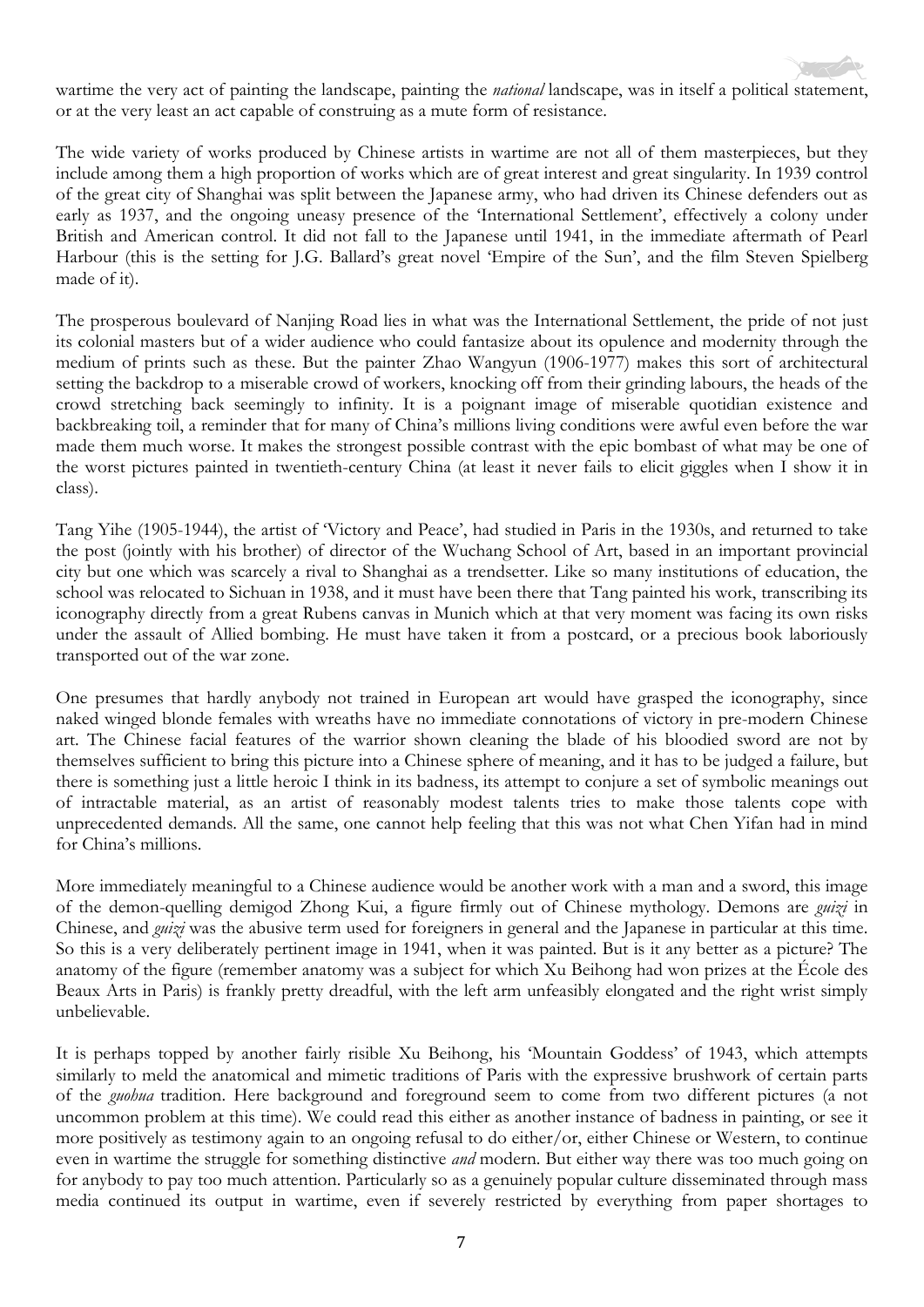bombing raids. A spread taken from a 1940 issue of *Liangyou* shows two comically juxtaposed photos in which a crowd of completely naked men appear to ogle a beauty in a fashionable swimsuit. The English caption and the Chinese caption interestingly do not say exactly the same thing, and thus create the sort of ambiguity we have already seen in Fang Junbi's naked bather, signed by her in both languages.

This may not raise much more than a smile, but smiles were in precious short supply as the war dragged on and on. One massive scroll entitled 'Refugees' used the Chinese medium of brush and ink (and a Chinese format and proportions) alongside imported conventions of figure drawing, to try and capture realistically the dislocation and suffering of the millions forced to flee their homes, continuously subject to Japanese attack from the air. In the centre of this section of the long scroll a women holds a dead child, while around her figures cover their eyes and their mouths and their ears to shut out the horrors engulfing them. The unfinished nature of the work, with certain figures just sketched in in charcoal, only adds to its power by pointing to the snatched nature of creativity in a time of terror. Just as realistic, but much more tranquil, even bucolic, is another painting focussing on the lives of ordinary people, 'People of Northern Shaanxi', by Zhuang Yan (1915-2002). Here an old woman, with a piece of knitting or some other form of handwork, stands over a small child, who plays in the mud with an animal, probably a piglet. Here we are definitely in the countryside, among real people, members of the 'China's millions' of whom Chen Yifan spoke. But this sort of picture too would have come under the stricture of bad art, and for reasons quite different from the failures of aesthetics we might attribute to some of the other pictures I have just been discussing.

The title locates the picture to a particular part of China, to the impoverished and arid backwoods of northern Shaanxi province in the north-west, an area beyond Japanese control but also beyond the effective control of the putative government of the Republic of China in Chongqing. We are in Yan'an, capital of the Shaan-Gan-Ning Border region, the remote area the size of Portugal controlled from 1937 by the Chinese Communist Party, who had taken refuge there at the end of the epic retreat later memorialized as the 'Long March'. Its population of roughly 1.5 million provided the raw material for the Communist Party's development of strategies which would bring it to total power in China only a dozen years later, but nobody knew this in 1937, and it is important not to see what happened as the only thing that could have happened.

When an artist like Zhuang Yan made his way to Yan'an in 1937 this could hardly be seen as furthering his career, rather the impulse to do so came from an idealistic sense that only the utterly radical positions of the Communists had the possibility of saving China from external invasion, and from the poverty and backwardness which afflicted the vast majority of its rural population. The lustre of Yan'an as revolutionary shrine makes it very difficult now to talk about what actually went on there, so perhaps a set of mythologized images are the best that we can deal with.

I am juxtaposing here for maximum effect two official images, of the nationalist leader Jiang Kai-shek (1887- 1975), and of Mao Zedong (1893-1976), who at Yan'an asserted final dominance over his rivals for control of the Party. Both of these are propaganda, the buttoned-up and be-medalled Jiang alongside the folksy and relaxed Mao, but I think they capture something of the attraction to a generation of predominantly young cultural figures – writer, actors, artists - who made their way to Yan'an to 'make revolution'. A good proportion of them are gathered in a photograph (note how few they are), showing Mao in the middle, presiding in May 1942 over the 'Yan'an Forum on Literature and Art', a conference topped and tailed by two speeches from him.

It is a moot point how much Mao Zedong cared about the visual arts (as opposed to literature, which certainly mattered to him a lot and which he was well versed-in as a reader and poet). Certainly his speeches at the 'Forum' say nothing specifically about visual art, and his few concrete examples do not include any drawn from this sphere of creativity. But it is perfectly clear that the same set of prescriptions apply to all creative endeavours. Using the simple 'base and superstructure' model of Soviet Marxism, and quoting Lenin on the role of the arts as 'cogs and wheels in the whole revolutionary machine', Mao states that, 'All our literature and art are for the masses of the people, and in the first place for the workers, peasants and soldiers, they are created for the workers, peasants and soldiers, and are for their use.'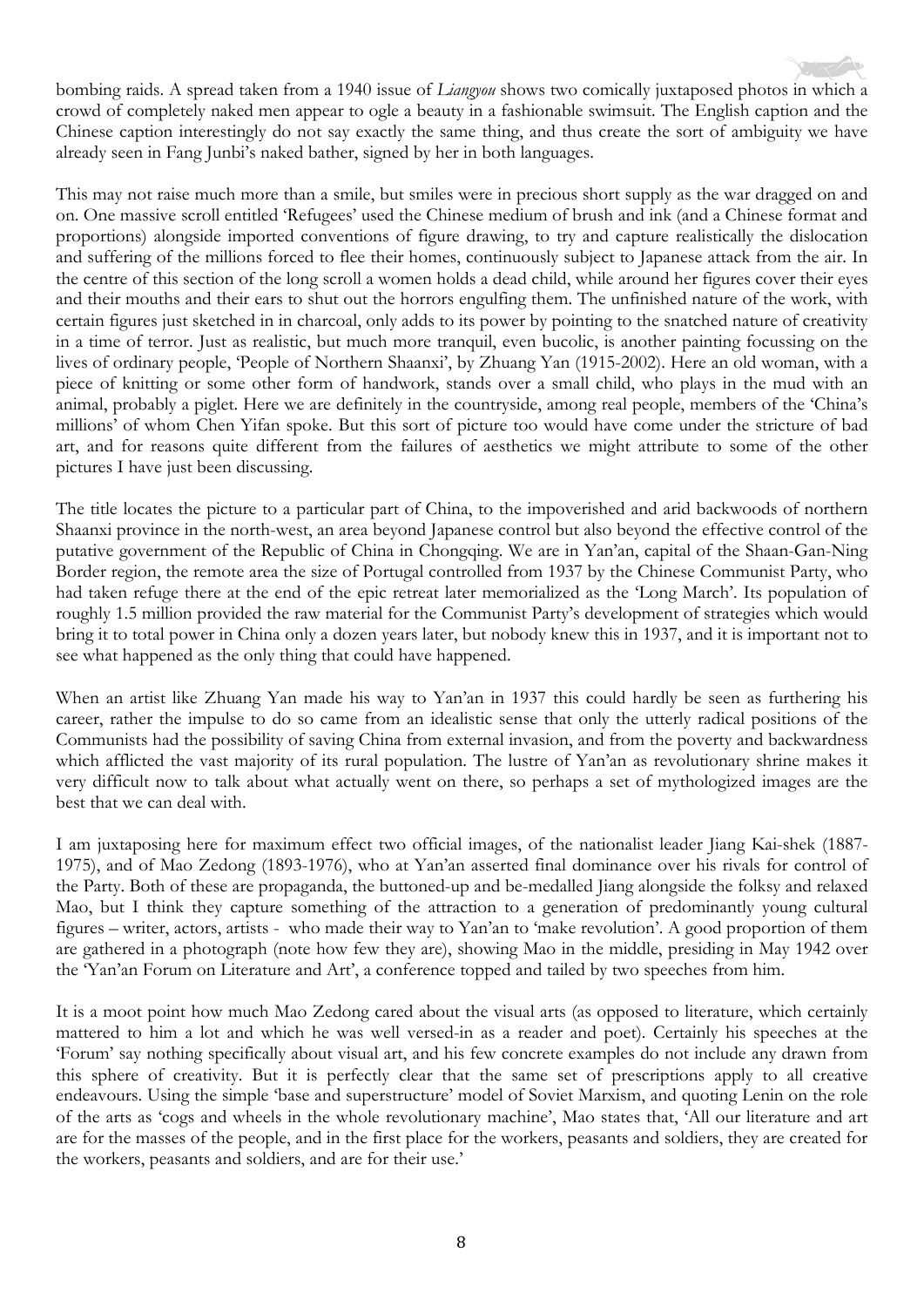Any notion of art as an autonomous realm of activity is ruled out; so Zhuang Yan's muted palette and lack of revolutionary oomph therefore dooms his image of the peasantry to criticism, however realistic it might be. But at the same time (and here Mao shows his formation in the May 4<sup>th</sup> period), he makes it clear that art has to be *good*; 'What we demand is the unity of politics and art, the unity of content and form, the unity of revolutionary political content and the highest possible perfection of artistic form'. Like much of holy writ (and this is what Mao's 'Talks' would become) there is plenty of scope for ambiguity.

In the first instance it was much easier to address the need for artists to address a rural audience, than it was to think about the 'highest possible perfection of artistic form'. So the woodcut prints made at Yan'an concentrated on the upbeat and hortatory, they lauded the farmer who had achieved high levels of productivity which all should emulate, or they trumpeted the abundant food and clothing which would be available to the peasant household under Communist Party rule. They transformed the Party's army and militia forces into protective door guardians (not 'gods'), borrowing a strategy which as we have seen had already been in place in Nationalist-controlled areas for some years.

But there was always a degree of ambivalence on the part of intellectuals, especially Communist intellectuals, about 'folk' forms of visuality, which were at once deeply authentic and so good, and also deeply tied to superstition, poverty and backwardness, and so bad, very bad indeed. It was much more comfortable to speak about 'the people', than to speak with them, and we can see this in a work like a print produced by a Yan'anbased artist showing peasants demanding a reduction in their rent. The subject-matter is impeccable, both a testimony to Communist success in mobilising the masses, and an exhortation to emulation and further struggle. But the style, with its complex multi-figure composition rendered in austere modernist black and white, moves far away from the colourful immediacy of the images peasants had long consumed. As I showed last time, certain types of 'New Year prints' had been involved with contemporary issues, and had been monochrome, long before the particular circumstances of Yan'an. The audience for an image like this was at least as much a global one – Yan'an was despite the myth no pristine Utopia sealed from outside contamination – and in fact exhibitions of wartime prints by artists from both Nationalist- and Communist-controlled areas were held in Chongqing, while works like this were published and displayed in the USA and Canada as well as in Moscow.

But wartime art in China cannot be reduced to the hortatory woodcut, nor should we read the art of the period through the lens of histories constructed later to make what happened seem like the only thing that could have happened. Artists working in both *guohua* and in oils responded in a wide variety of ways to the particular stresses and the particular dislocations of audiences and art worlds, and this diversity only continued when the sudden surrender of the Japanese in 1945 brought the war to an end. It was very rapidly succeeded in China by the outbreak of an equally destructive and savage four-year Civil War between American-armed Nationalist forces and Soviet-backed Communists. (There was never anything from the very beginning very cold about the Cold War in Asia.)

A prominent historian of the Civil War has written of these grim years as a cultural wasteland, but this assertion is contradicted by the artworks which survive from the period. Indeed, the terrible economic dislocation of the Civil War, with the value of middle class incomes collapsing as the currency did, may in fact have spurred visual artists to produce more, simply to stay alive and feed their families. The 'sketches' of Feng Zikai (1898-1975) were hugely popular with war-shattered audiences, their gentleness a sort of refuge for many. The commercially successful *guohua* masters of the pre-war ear all restarted production in the 1940s, and the range of styles in which they worked was if anything even greater than it had been before the war; there must therefore have been audiences for this work, even if at present very little research exists to tell us how they were configured.

In February 1948, the decision was taken by the Nationalist government to ship those selected treasures of the old imperial collection which had been removed from Beijing over a decade earlier to keep them from the Japanese, to the island of Taiwan. The early nature of this decision points to the collapse of Nationalist morale, but we still need to resist the temptation to see Communist victory as inevitable. Certainly many intellectuals were involved in attempts to find a 'third way' between them, although the murder of the poet Wen Yiduo (1899-1946) by Nationalist assassins in 1946 was a shocking reminder of the limited freedom of manoeuvre they enjoyed. No painter, as far as I know, suffered the same fate at this time, although some like Pan Yuliang (1895